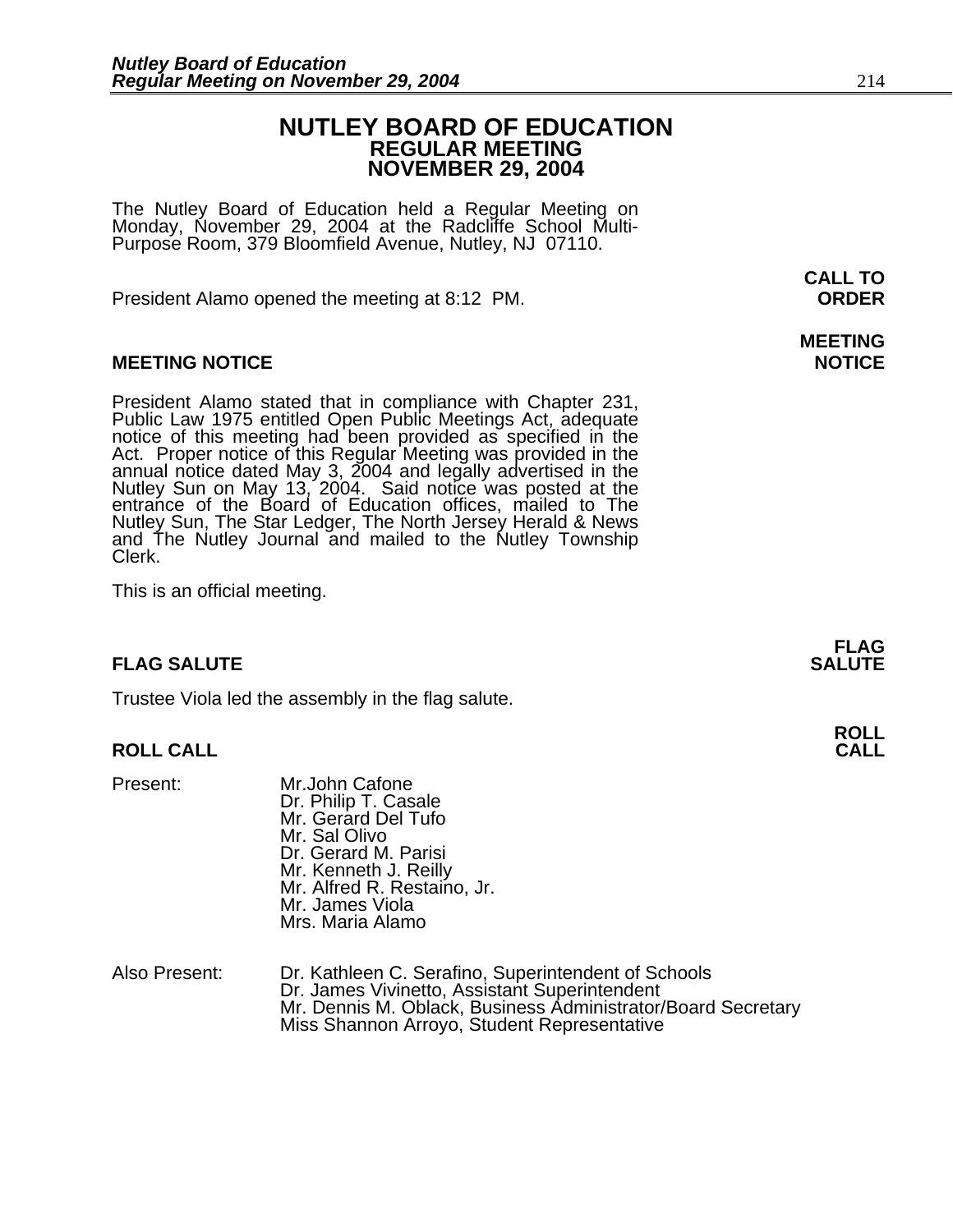# **APPROVAL OF MINUTES APPROVE**

**MINUTES** Trustee Cafone moved, Trustee Parisi seconded, and the Board unanimously approved by roll call vote the following motion:

BE IT RESOLVED that the Board of Education approves the following minutes:

November 8, 2004 - Conference Meeting<br>October 18, 2004 - Regular Meeting<br>October 18, 2004 - Conference Meeting

#### **CORRESPONDENCE CORRESPONDENCE**

Board Secretary Oblack read, and the trustees acknowledged, the following items of correspondence:

A thank-you note from Anne Laudadio and Family for the Board's expression of sympathy on the passing of her mother.

A thank-you note from Marcy McKenzie for the support shown her during the illness and passing of her mother.

A thank-you note from Law & Order: Special Victims Unit for allowing them to film at Nutley High School.

#### **BOARD SECRETARY'S REPORT**

Board Secretary Oblack discussed the audit report and highlighted the recommendations that the Board's accounting firm Lerch, Vinci and Higgins made on the Corrective Action Plan for future audits.

#### **SUPERINTENDENT'S REPORT SUPT'S REPORT A**

Dr. Serafino presented the Superintendent's Report dated November 29, 2004, Schedule A, which is appended to the minutes of this meeting.

#### **COMMITTEE REPORTS REPORTS**

| Student Representative - Student Report |
|-----------------------------------------|
| <b>Policy Committee</b>                 |
| - Community Relations                   |
| <b>Priorities Committee</b>             |
| - Facilities Committee                  |
|                                         |

#### **HEARING OF CITIZENS (Resolutions Only) THEARING OF STATE AND REARING OF**

**NONE** 

**BOARD SECRETARY'S** 

**COMMITTEE**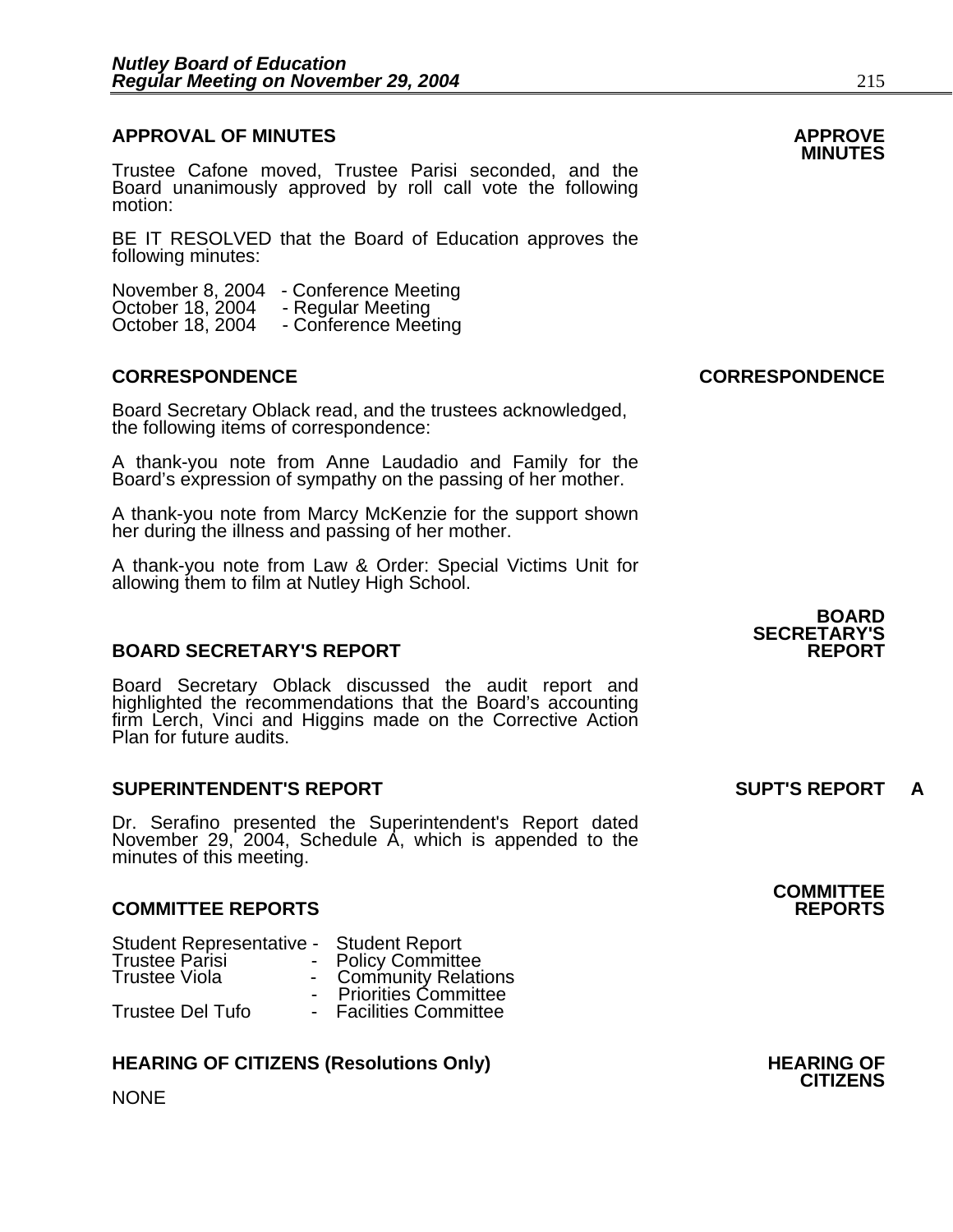## **SUPERINTENDENT'S RESOLUTIONS** *SUPERINTENDENT'S*

Trustee Olivo moved, and Trustee Del Tufo seconded, a motion that the Board approve the Superintendent's Resolutions numbers 1 through 12 as listed below.

The Superintendent's Resolutions 1 through 12 were unanimously approved by roll call vote with the following exception:

1. Trustee Olivo abstained on Resolution 10 – Extra Compensation.

#### 1. **RETIREMENT – Bus Aide**

BE IT RESOLVED that the Board of Education approves the acceptance of the resignation, for reasons of retirement, of Carmela Masucci, bus aide, effective January 1, 2005.

#### 2. **RESIGNATION – Athletics**

BE IT RESOLVED that the Board of Education approves the<br>resignation of Mr. Gerald Ryan as Assistant Winter Track Coach effective October 12, 2004.

#### 3. AMENDING RESOLUTION - Leave of Absence - Teacher

BE IT RESOLVED that the Board of Education approves the amending of the resolution, approved at the October 18, 2004 Board meeting, to reflect a change in effective date of Mrs.<br>Marisa Tusche to January 10, 2005.

# 4. AMENDING RESOLUTION (SCHEDULE D) – Reappointments B&G<br>Buildings & Grounds Personnel PERSONNEL

BE IT RESOLVED that the Board of Education approves the amending of the resolution (Schedule D) approved at the September 27, 2004 Board Meeting to reflect the change in longevity for Kwabena Opong from \$1,400 to \$1,700 for the school year 2004-05.

#### 5. **APPOINTMENT – Athletic ATHLETIC**

BE IT RESOLVED that the Board of Education approves the appointment of Miss Kelli Cerniglia as Assistant Winter Track Coach for the 2004-05 school year, at the salary of \$4,505 Step 3, in accordance with the 2004-05 Athlet

**RETIREMENT** 

**RESIGNATION** 

**AMEND<br>RESOLUTION LEAVE - TEACHER** 

**AMEND** 

 **APPOINT** 

# **RESOLUTIONS**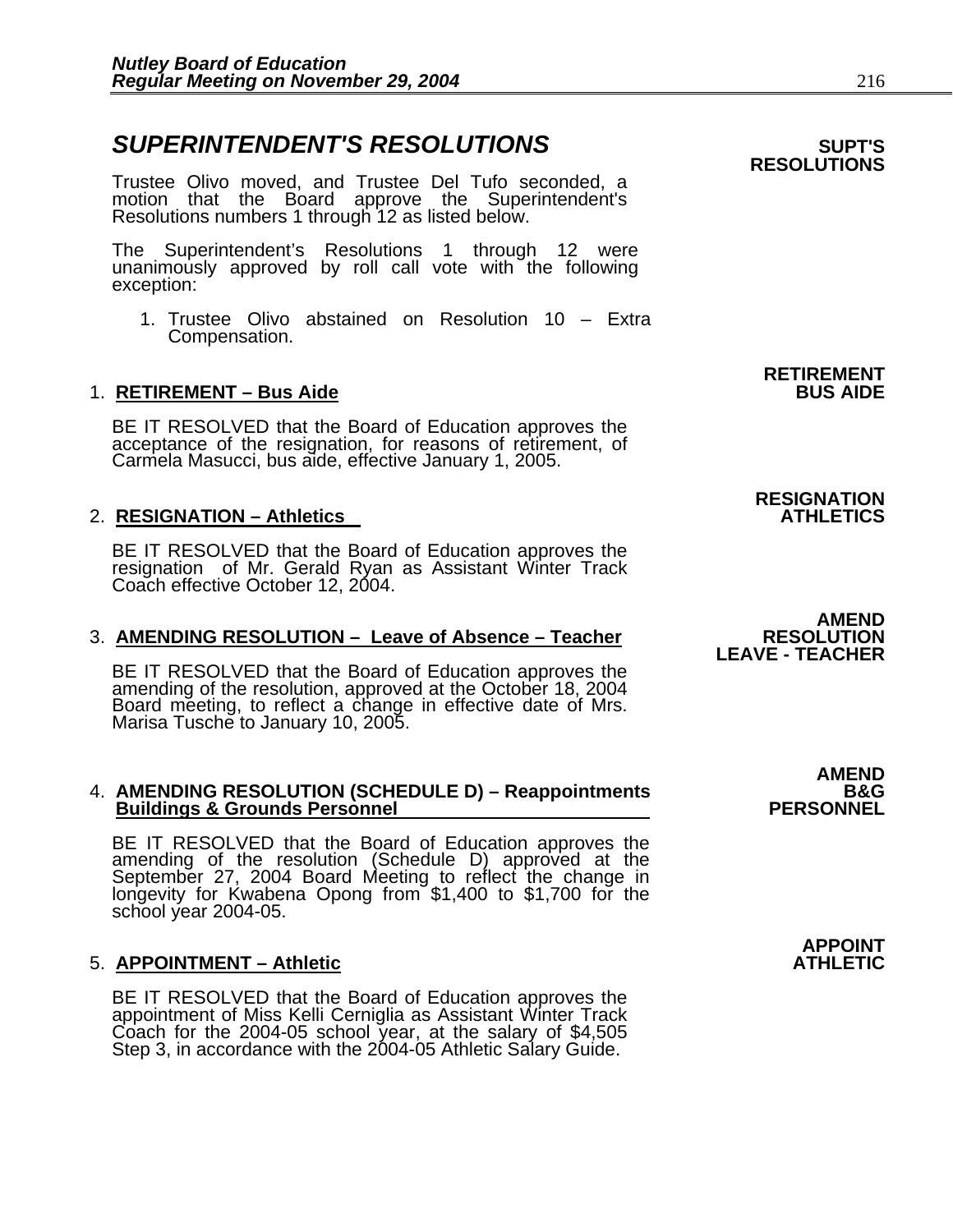## 6. **APPOINTMENTS - Teacher Substitutes**

BE IT RESOLVED that the Board of Education approves the appointments of the teacher substitutes listed on the attached Schedule B for the 2004-005 school year.

### **7. APPOINTMENTS - Substitutes**

BE IT RESOLVED that the Board of Education approves the following substitutes for the 2004-05 school year:

Bus Driver

Anthony Cefalo Dolores Dwyer

Bus Aide

Carmela Masucci

Buildings & Grounds

Joseph Castellano

School Aide/Cafeteria

Nancy Stephens

#### 8. **APPOINTMENT – BOE Extended Day Program**

BE IT RESOLVED that the Board of Education approves the appointment of the School Age Extended Day Program employees listed below for the 2004-05 school year at the salary indicated:

Child Care Nurse (p/t) Hourly Rate

Katherine Flannery \$30.00

#### 9. **APPOINTMENTS – SUBURBAN ESSEX JOINT SUB. ESSEX JOINT INSURANCE FUND**

BE IT RESOLVED that the Board of Education appoints Dennis Oblack as the Fund Commissioner and Michael De Vita as the Alternate Fund Commissioner for the Suburban Essex Joint Insurance Fund.

#### 10. **EXTRA COMPENSATION COMP**

BE IT RESOLVED that the Board of Education approves the following personnel be paid extra compensation in the amounts indicated for services rendered:

# **APPOINT<br>SUB. ESSEX JOINT**

# **APPOINT<br>TEACHER SUBS B**

**APPOINT** 



# **APPOINT<br>EXTENDED DAY**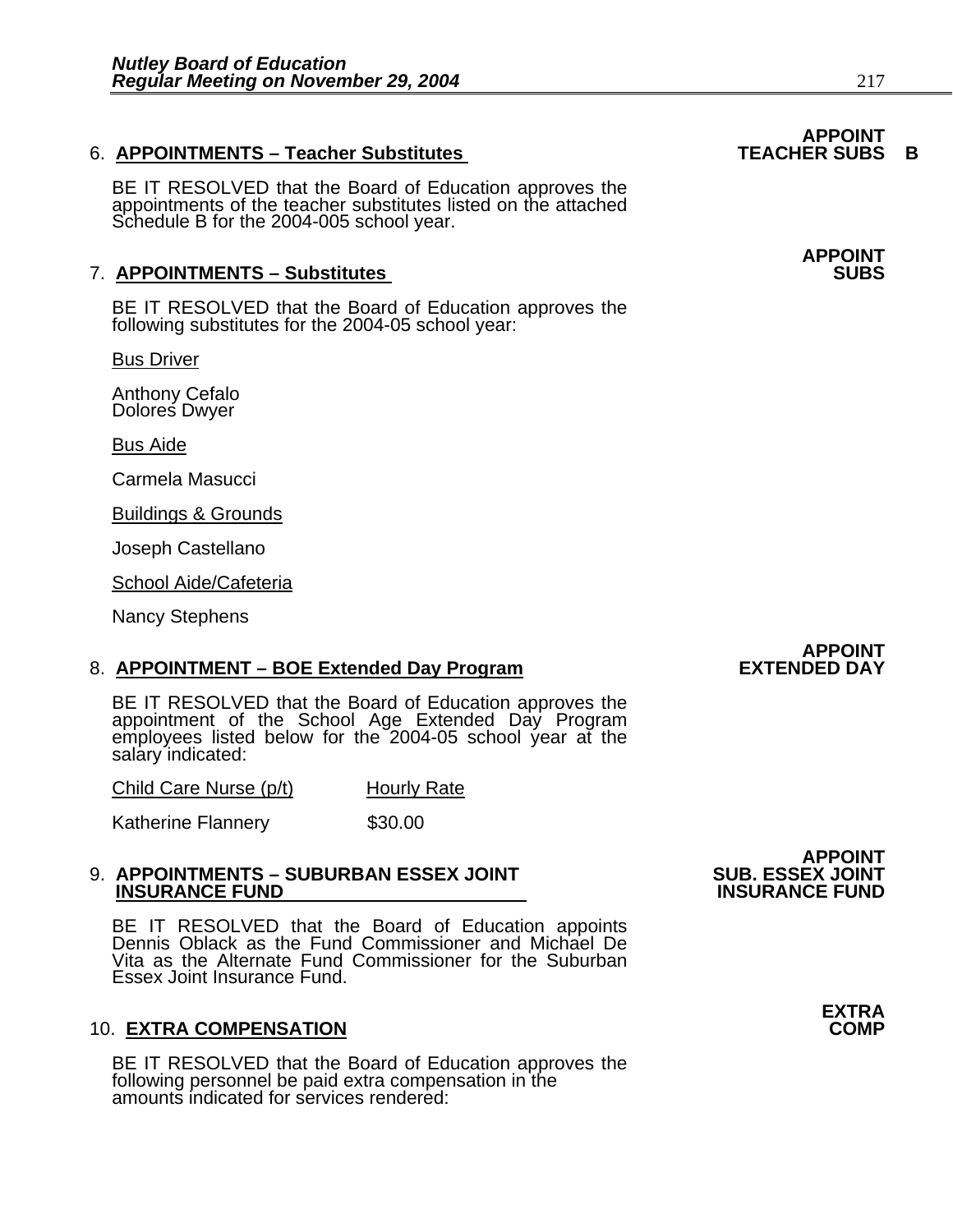#### **PAYMENT FOR SAT REVIEW CLASSES – October 6, 7, 13, 14, 20, 21, 27 and 28, 2004 for a total of 24 hours:**

| Jenifer Hecht | \$831.36 |
|---------------|----------|
| Leann Martin  | 831.36   |

#### **HEALTH DYNAMICS CLASSES – Month of October, 2004**

Rose Cioffi **\$250.00** 

#### **PAYMENT FOR CONDUCTING "ONE STEP WEB PAGE" In-Service - October 12, 14, 19, 21 and 26, 2004**

Christina Osieja **\$675.60** 

#### **PAYMENT FOR CONDUCTING "IMPLEMENTING CALENDAR MATH into the ELEMENTARY CLASSROOM" In-Service – September 29, October 6, 13, 20 and 27, 2004**

Lorraine Rubinstein **\$675.60** 

#### **P.A.T. COMMITTEE – October 7, 2004**

| Jolinda Griwert | \$51.96 |
|-----------------|---------|
| Suzanne Hagert  | 51.96   |
| Claire Menza    | 51.96   |
| Rebecca Olivo   | 51.96   |
| Lisa Rossi      | 51.96   |
| Janice Schoem   | 51.96   |

#### **LIBRARY/MEDIA CURRICULUM – October 2, 2004**

| <b>Erin Barrett</b>   | \$103.92 |
|-----------------------|----------|
| <b>Maria Gernitis</b> | 103.92   |
| Sheryl Ives           | 103.92   |
| Douglas Jones         | 157.20   |
| Janine Peters         | 103.92   |
| <b>Camille Sains</b>  | 103.92   |
| Christina Stendardi   | 103.92   |
| Louise Walk           | 103.92   |

#### **MATHEMATICS TEST DEVELOPMENT October 2, 2004**

| <b>Gerard Adubato</b>    | \$103.92 |
|--------------------------|----------|
| Amelia Cerisano          | 103.92   |
| <b>Dolores Contratas</b> | 103.92   |
| Michele Cristantiello    | 103.92   |
| Mary Lou Dowse           | 157.20   |
| Patricia Fischer         | 103.92   |
| <b>Katherine Franks</b>  | 103.92   |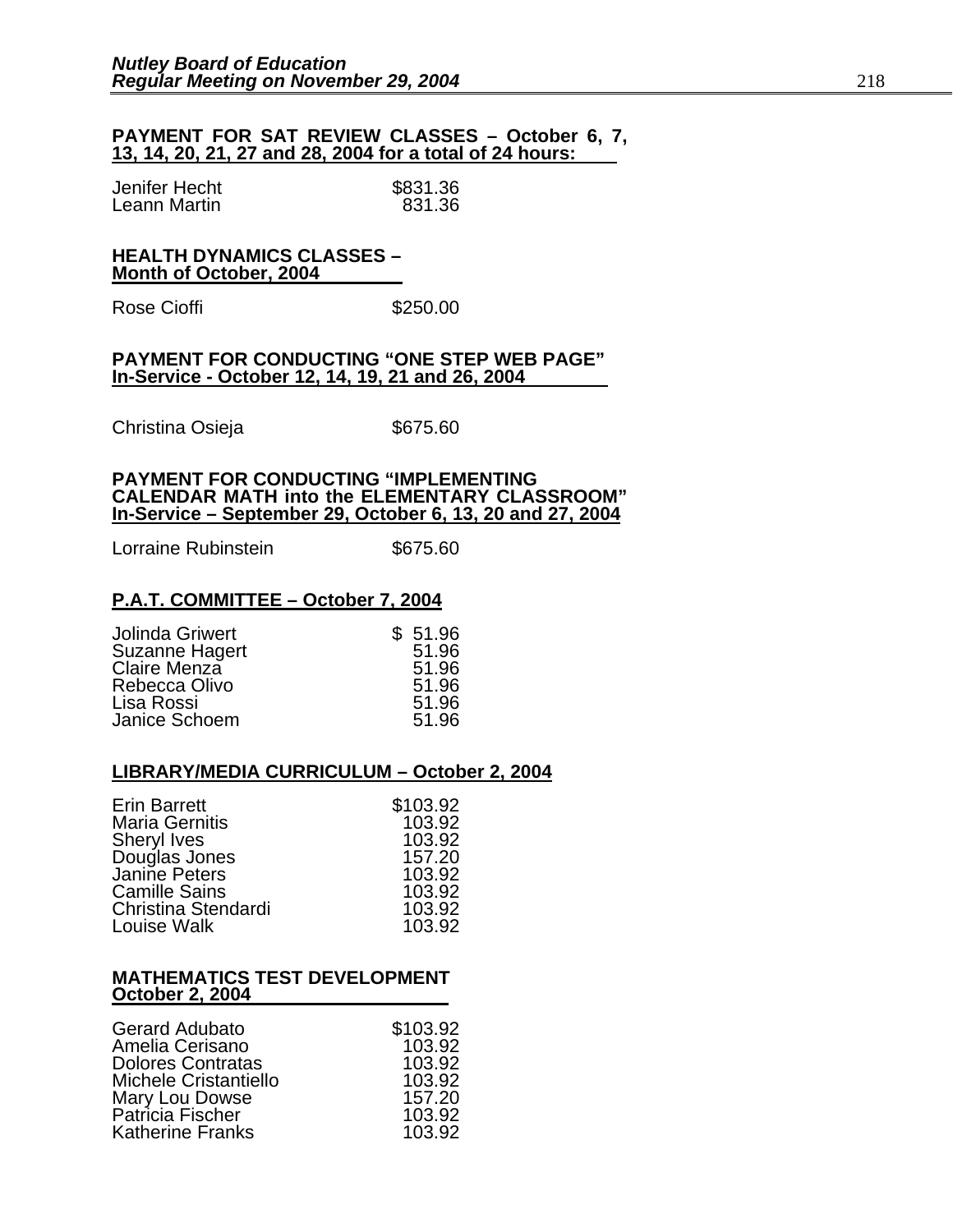| <b>Sheryl Holly</b> | 103.92 |
|---------------------|--------|
| Carol Perrone       | 103.92 |
| <b>Gail Reilly</b>  | 103.92 |
| Lorraine Rubinstein | 103.92 |
| Lynn Sorrentino     | 103.92 |
| Carol VonAchen      | 103.92 |

#### **SCIENCE CURRICULUM REVIEW K-6 October 2, 2004**

| Patricia Adubato       | \$103.92 |
|------------------------|----------|
| <b>Grayce Berk</b>     | 103.92   |
| Michael Fetherman      | 157.20   |
| Antoinette Frannicola  | 103.92   |
| <b>Beverly Masullo</b> | 103.92   |
| Linda Moscaritola      | 103.92   |
| <b>Walter Murray</b>   | 103.02   |
| Ellen Napoli           | 103.92   |
| Lorraine Restel        | 103.92   |
| Kristine Torjussen     | 103.92   |

#### **CENTRAL DETENTION COVERAGE – October, 2004**

#### **High School**

| AnnMarie Kowalski | \$337.86 |
|-------------------|----------|
| Deane Stepanski   | 18.77    |
| Lisa Vallo        | 18.77    |

### Franklin School

| Joseph Cappello   | 93.85  |
|-------------------|--------|
| Tracy Egan        | 56.31  |
| Louis Manganiello | 75.08  |
| Luann Zullo       | 150.16 |

#### **SATURDAY MORNING SUSPENSIONS – October , 2004**

#### High School

| AnneMarie Kowalski | \$78.45 |
|--------------------|---------|
| Lawrence Mitschow  | 78.45   |
| Lisa Vallo         | 235.35  |
|                    |         |

#### Franklin School

| Joseph Cappello | 78.45  |
|-----------------|--------|
| Frank Francia   | 78.45  |
| Becky Pandolfi  | 156.90 |

## 11. **LONGEVITY PAY PAY**

BE IT RESOLVED that the Board of Education approves the following longevity payment: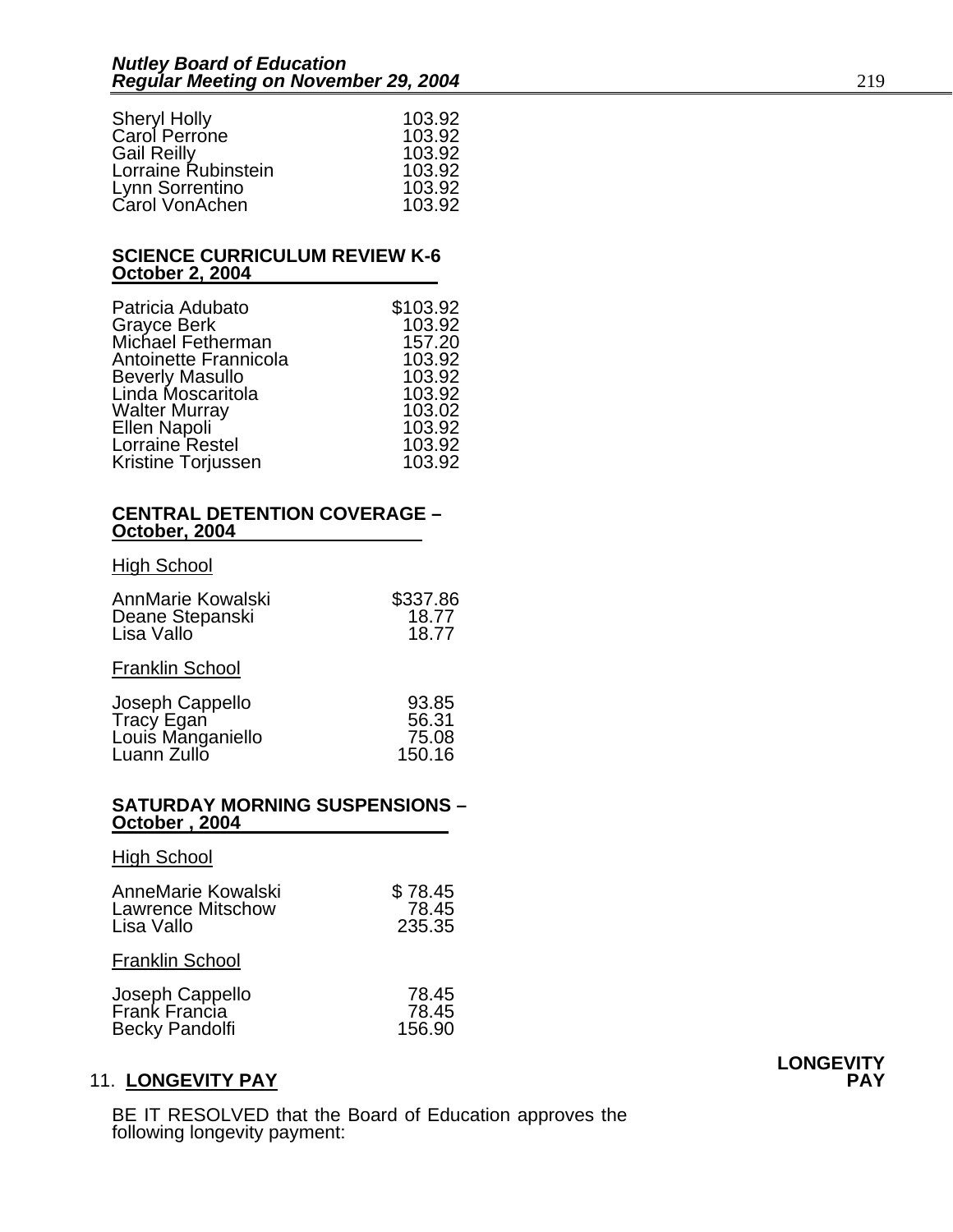Peggy Hollywood - \$1,400(prorated) Eff. Dec. 1, 2004 (10 yrs.) Antonio Petracca - \$2,000(prorated) Eff. Sept. 1, 2004 (17 yrs.)

# 12. SPECIAL CLASS PLACEMENT – Educationally **CLASS** CLASS<br>PLACEMENT **PLACEMENT**

BE IT RESOLVED that the Board of Education authorizes the attendance of a student in out-of-district special education classes for the 2004-05 school year as follows:

| School                                                         | No. of<br><b>Students</b> | Classification | Effective<br>Date | Tuition  |
|----------------------------------------------------------------|---------------------------|----------------|-------------------|----------|
| Institute for<br>Educational<br>Achievement<br>New Milford, NJ |                           | Autistic       | 10/4/04           | \$64.064 |
| Allegro School<br>Cedar Knolls, NJ                             |                           | PS             | 10/15/04 \$51,200 |          |

**MEMORIALS** 

#### 13. Memorial **Mr. Karekin Bakalian**

Trustee Parisi moved, and Trustee Casale seconded, the following resolution. Upon being put to a roll call vote the resolution was unanimously approved.

WHEREAS, it is with a sense of deep sorrow and regret that the Nutley Board of Education records the death of Mr. Karekin Bakalian on October 14, 2004, and

WHEREAS, Mr. Bakalian was employed in November, 1948 as a teacher and in 1969 as principal of Radcliffe School and had a distinguished educational career until his retirement in June, 1980, and

WHEREAS, Mr. Bakalian won the admiration and respect of his fellow educators and exemplified at all times the finest qualities of his profession.

NOW, THEREFORE, BE IT RESOLVED, That the Board of Education of the Township of Nutley extends deepest sympathy to the members of his family, and

BE IT FURTHER RESOLVED, That this resolution be made a part of the minutes of this meeting and a copy sent to the members of his family.

#### 14. **Memorial Mrs. Mary C. Whelan**

Trustee Parisi moved, and Trustee Viola seconded, the following resolution. Upon being put to a roll call vote the resolution was unanimously approved.

**SPECIAL**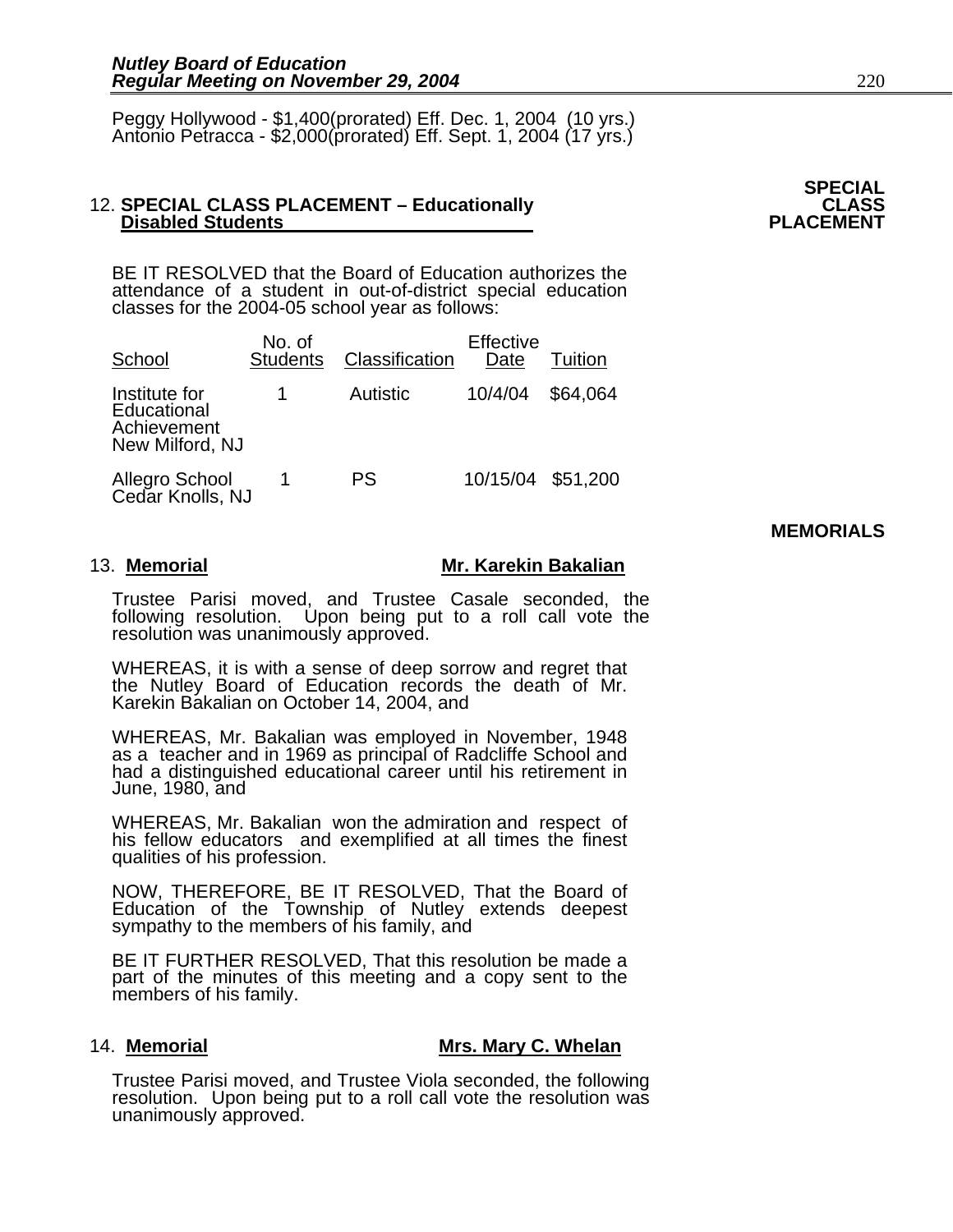WHEREAS, it is with a sense of deep sorrow and regret that the Nutley Board of Education records the death of Mrs. Mary C. Whelan on October 26, 2004, and

WHEREAS, Mrs. Whelan was employed in September, 1947 as a teacher and in 1969 as staff assistant and had a distinguished educational career until her retirement in July, 1982, and

WHEREAS, Mrs. Whelan won the admiration and respect of her fellow educators and exemplified at all times the finest qualities of her profession.

NOW, THEREFORE, BE IT RESOLVED, That the Board of Education of the Township of Nutley extends deepest sympathy to the members of her family, and

BE IT FURTHER RESOLVED, That this resolution be made a part of the minutes of this meeting and a copy sent to the members of her family.

## **BOARD SECRETARY'S RESOLUTIONS** SECRETARY'S

Trustee Cafone moved, and Trustee Parisi seconded, a motion that the Board approve the Board Secretary's Resolutions numbers 1 through 15 as listed below.

The Board Secretary's Resolutions 1 through 15 were unanimously approved by roll call vote.

1. BILLS AND MANDATORY PAYMENTS<br>
BE IT RESOLVED that the Board of Education approves the **PAYMENTS** payment of bills and mandatory payments dated November 29, 2004 in the total amount of \$5,491,779.36 (Appendix A).

# 2. **REQUESTS FOR USE OF SCHOOL BUILDINGS AND BUILDINGS B**

BE IT RESOLVED that the Board of Education approves the requests for the use of school buildings and grounds (Appendix B), that conform to the rules and regulations set by the Board of Education.

BE IT RESOLVED that the Board of Education approves, in compliance with NJAC 6A:23-2.11(c)3ii, and NJSA 18A:22-8-1, the transfers in the 2004-05 budget dated October 31, 2004 in the amount of \$97,431.00 as appended (Append

 **BOARD RESOLUTIONS** 

**BILLS &** 

 **USE OF GROUNDS AND GROUNDS** 

3. **TRANSFER SCHEDULE TRANSFER C SCHEDULE**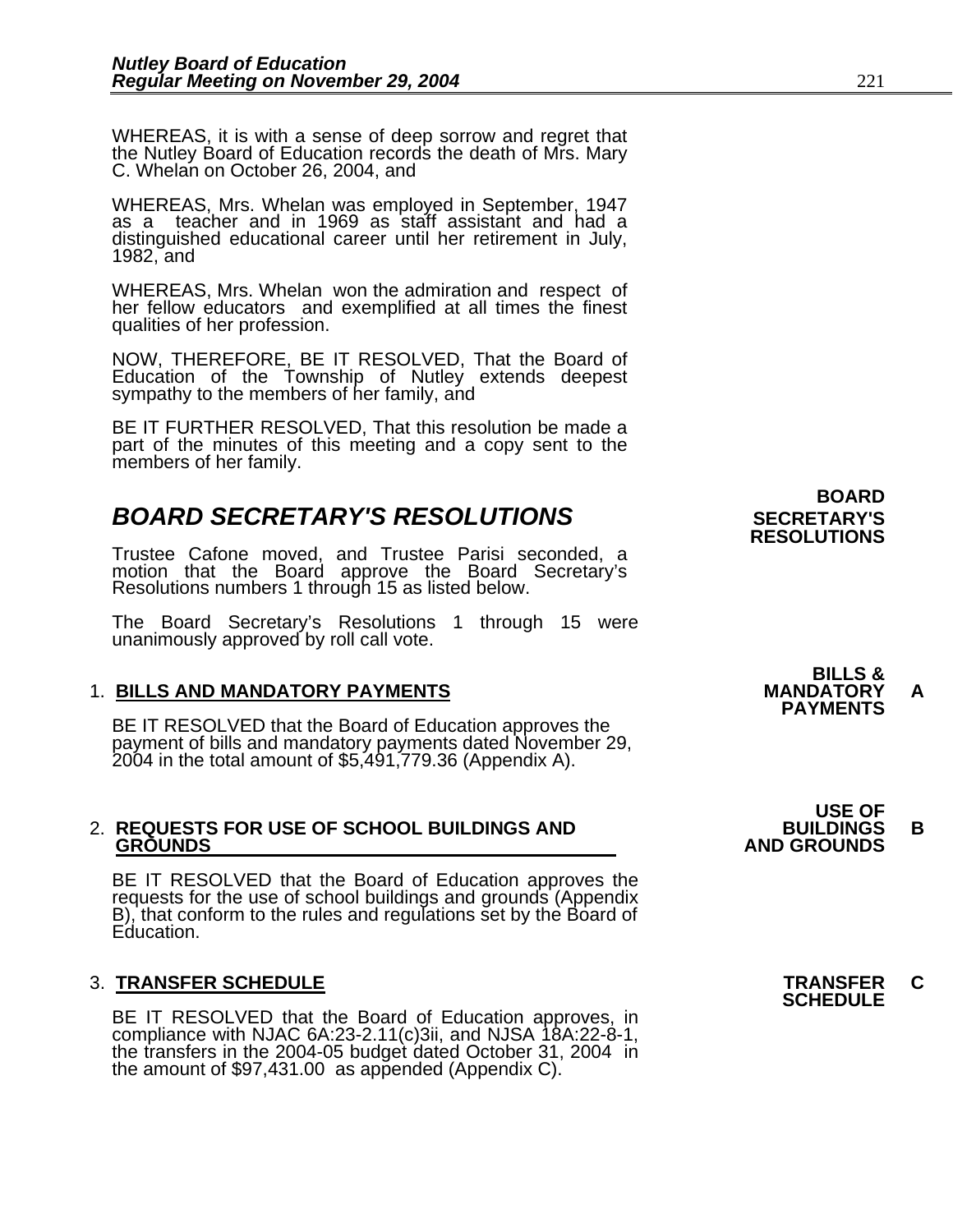#### 4. **JOINT TRANSPORTATION AGREEMENT – Belleville TRANS Board of Education**

BE RESOLVED that the Board of Education approve the following Joint Transportation Agreement with the Belleville Board of Education to provide transportation for one special Board of Education to provide transportation for one special<br>education student from Belleville to Therapeutic School,<br>Belleville, NJ on Nutley Bus Route #2 effective November 15, 2004 through June 30, 2005 at a cost per diem of \$20.00\*.<br>(Subject to approval of the County Superintendent of<br>Schools.)

\*An additional charge of \$10 per diem will be added for each additional student on an established route.

## **5. DESIGNATION OF ACCOUNT SIGNATORIES**

BE IT RESOLVED that the official signatories for the following checking accounts at Valley National Bank be designated as follows:

Franklin School Account

John Calicchio or Sherrie Tolve and Catherine Isabella

#### 6. **RESOLUTION AUTHORIZING CONTRACTS WITH CERTAIN VENDORS D APPROVED STATE CONTRACT VENDORS FOR CONTRACTING UNITS**

WHEREAS, the Nutley Board of Education, pursuant to N.J.S.A. 40A:11-12a and N.J.A.C. 5:34-7.29(c), may by resolution and without advertising for bids, purchase any goods or services under the State of New Jersey Cooperative<br>Purchasing Program for any State contracts entered into on behalf of the State by the Division and Property in the<br>Department of the Treasury; and

WHEREAS, the Nutley Board of Education has the need on a timely basis to purchase goods or services utilizing State contracts; and

WHEREAS, the Nutley Board of Education intends to enter into contracts with the attached Referenced State Contract<br>Vendors (Appendix D) through this resolution and properly executed contracts, which shall be subject to all conditions applicable to the current State contracts;

## **DESIGNATION SIGNATORIES**

## **APPROVE STATE CONTRACT**

# **JOINT**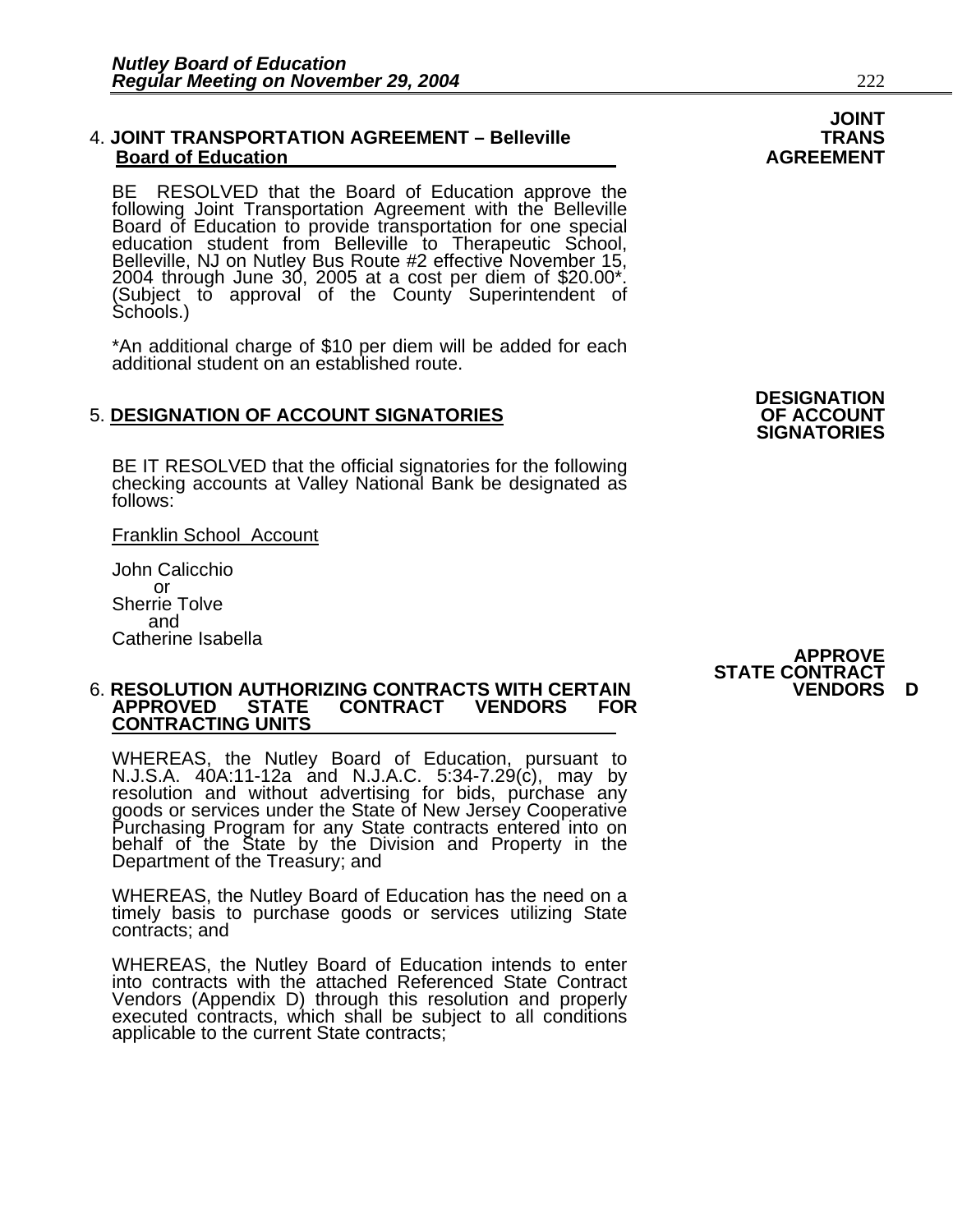NOW, THEREFORE, BE IT RESOLVED, that the Nutley Board of Education authorizes the Purchasing Agent to purchase certain goods or services from those approved New Jersey State Contract Vendors on the attached list, pursuant to all conditions of the individual State contracts; and

BE IT FURTHER RESOLVED, that the governing body of the Nutley Board of Education pursuant to N.J.A.C. 5:30-5.5(b), the certification of available funds, shall either certify the full maximum amount against the budget at th certified until such time as the goods or services are ordered<br>or otherwise called for prior to placing the order, and a<br>certification of availability of funds is made by the Chief<br>Finance Officer; and

BE IT FURTHER RESOLVED, that the duration of the contracts between the Nutley Board of Education and the Referenced State Contract Vendors shall be from July 1, 2004 to June 30, 2005.

# 7. **APPROVE CANCELLATION - OUTSTANDING CHECKS OUTSTANDING F**

WHEREAS our auditor, Lerch, Vinci and Higgins, has recommended that aged bank reconciliation items, including outstanding checks and debit and credit items, be cleared; and

WHEREAS our auditors recommend to cancel outstanding aged checks and take into Miscellaneous Revenue; and

WHEREAS our Treasurer of School Moneys also recommends that we cancel outstanding aged checks and take into Miscellaneous Revenue;

BE IT RESOLVED that the Nutley Board of Education approves the cancellation of outstanding aged checks as follows:

| <b>General Account</b>  | \$19,132.26 | Appendix E |
|-------------------------|-------------|------------|
| <b>Athletic Account</b> | \$717.00    | Appendix F |
| <b>Salary Acount</b>    | 599.97      | Appendix G |

#### 8. **CLOSING BANK ACCOUNT BANK**

BE IT RESOLVED that the Board of Education approves closing out three Wachovia Bank Acounts (2012300009768, 2012300006868 and 2012300053264) and transferring the funds to Commerce Bank Account No. 3450340344. This resolution is dependent on the Board's approval of Resolution 7 – Approve Cancellation – Outstanding Checks.

**APPROVE CANCELLATION<br>OUTSTANDING CHECKS**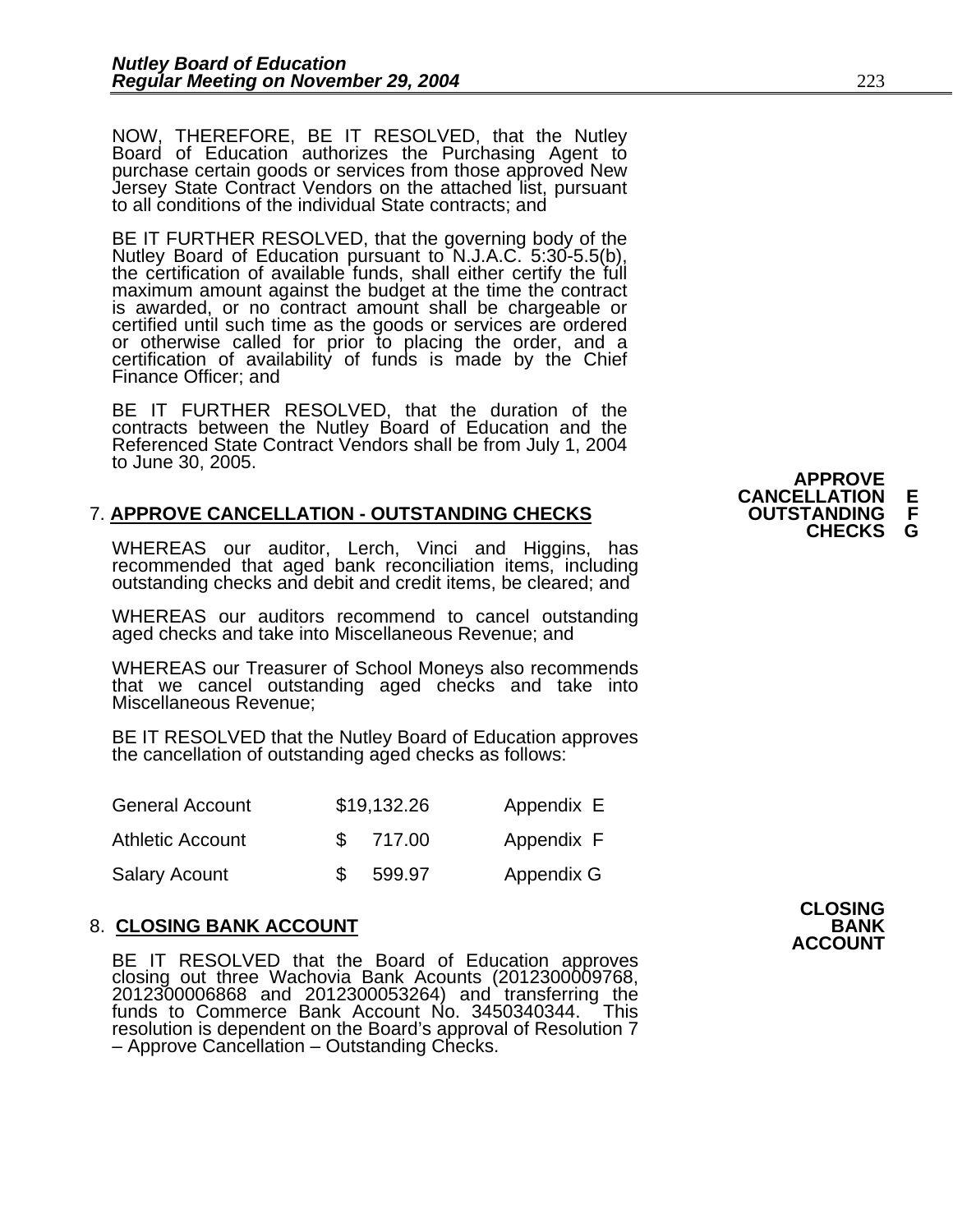#### 9. SUBMISSION OF COMPREHENSIVE MAINTENANCE PLAN

WHEREAS, the Department of Education requires New Jersey<br>School Districts to submit three-year maintenance plans<br>documenting "required" maintenance activities for each of its public school facilities, and

WHEREAS, the required maintenance activities as listed in the attached document for the various school facilities of the Nutley Public Schools are consistent with these requirements, and

WHEREAS, all past and planned activities are reasonable to keep school facilities open and safe for the use or in their original condition and to keep their system warranties valid,

NOW THEREFORE BE IT RESOLVED, that the Nutley Board<br>of Education hereby authorizes the School Business<br>Administrator to submit the attached (Appendix H) submit the attached (Appendix H) Comprehensive Maintenance Plan for the Nutley Public Schools in compliance with Department of Education requirements.

#### 10. **ADDENDUM – CHAPTER 192/193 – School Year 2004-05**

BE IT RESOLVED that the Board of Education approves the addendum to Chapter 192/193 as attached (Appendix I).

#### 11. **AUTHORIZATION AND DELEGATION OF AUTHORITY EDA FOR EDA AGREEMENT AGREEMENT** AGREEMENT

BE IT RESOLVED that the Nutley Board of Education approves the Educational Facilities Construction Financing Act Grant Agreement for the School Facilities Project No. 3750-060-04-1000, for the grant amount of \$8,769,617.00 and authorizes that it be duly executed and submitted to the New Jersey Economic Development Authority, along with the required application and documentation; and

BE IT FURTHER RESOLVED that the Nutley Board of Education hereby authorizes that Mr. Dennis Oblack, School Business Administrator/Board Secretary, supervise the<br>Educational Facilities Construction Financing Act Grant Agreement for the School Facilities Project No. 3750-060-04-<br>1000, for the grant amount of \$8,769,617.00.

#### 12 **APPROVAL OF CHANGE ORDER FOR HIGH SCHOOL CHANGE WINDOW & DOOR REPLACEMENT**

BE IT RESOLVED that the Board of Education approves the recommendations from DCM Architecture, Inc., our Architect, and Tri-Tech Engineering, our Construction Manager, for Change Order #3 (Appendix J) for our high school w replacement project. The contract with Levy Construction<br>Company, Inc. will reflect an increase or (decrease) in the amount as follows:

**AUTHORIZE** 

**ADDENDUM<br>CHAPTER 192/193 I** 



**APPROVE**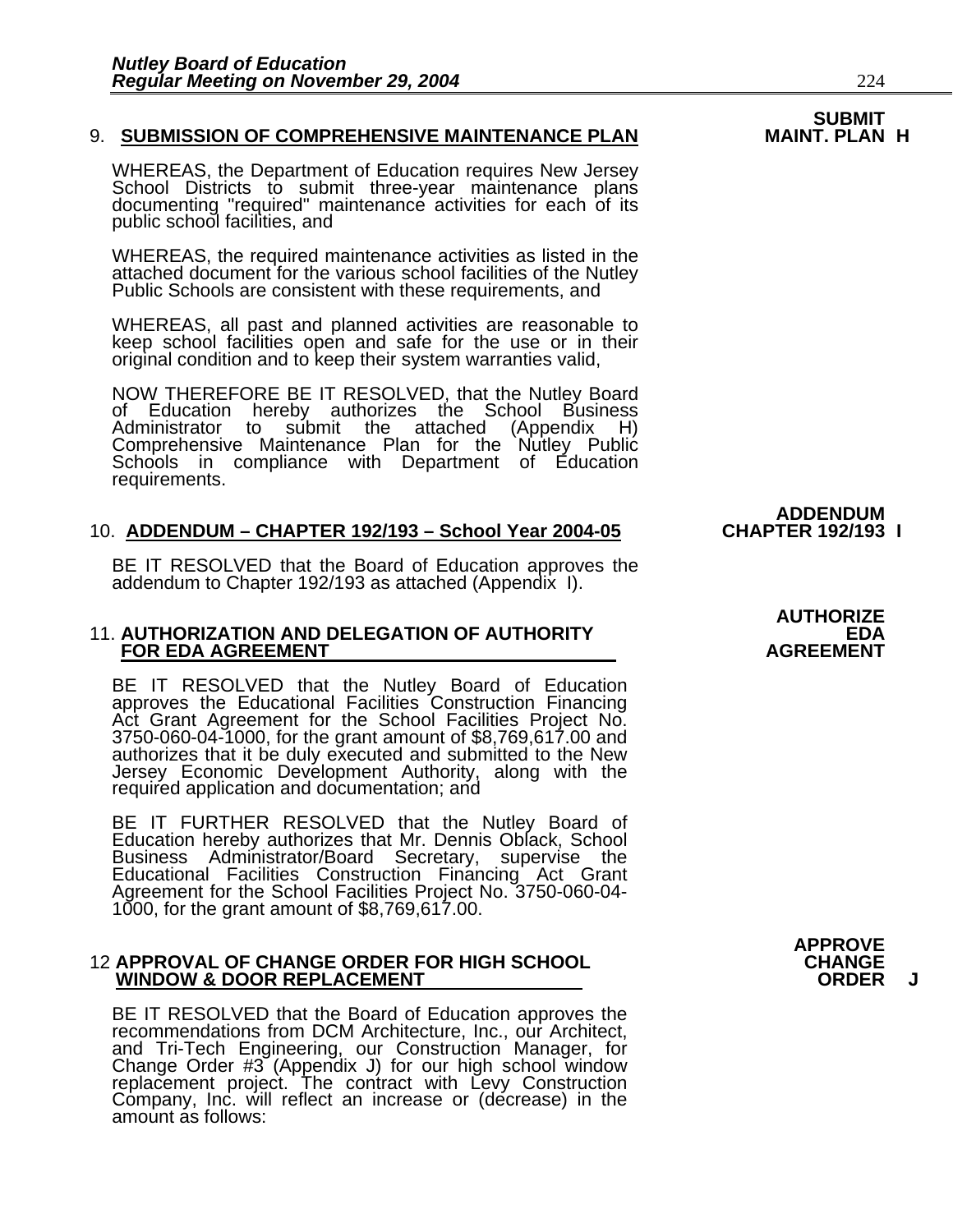|                 | Date    | Amount     |
|-----------------|---------|------------|
| Change Order #3 | 8/23/04 | \$2,500.00 |

#### **13. APPROVAL OF FINAL PAYMENT TO LEVY CONSTRUCTON COMPANY**

BE IT RESOLVED that the Board of Education approves final<br>payment in the amount of \$ 24,403.00 to Levy Construction<br>Co., Inc. for the Nutley High School Window Replacement<br>Project as per the recommendation of the Board's a construction manager.

#### 14. **AUTHORIZATION – GRANT AGREEMENT WITH ESSEX COUNTY**

WHEREAS the Essex County Recreation & Open Space Trust Fund Local Aid Program (Open Space Trust) has awarded the Nutley Board of Education a \$105,000 matching grant to fund the installation of aluminum seating/bleachers and the construction of a new retaining wall at Tangorra Field.

NOW THEREFORE BE IT RESOLVED that the Board President and Board Secretary be and are hereby authorized to execute a grant agreement with the County of Essex in a form approved by the Board Attorney.

#### 15. COMPREHENSIVE ANNUAL FINANCIAL REPORT/AUDIT

WHEREAS, the district has prepared the Comprehensive Annual Financial Report for the 2003-04 school year, and

WHEREAS, the audit of the financial records of the school district for the 2003-04 school year has been made, according<br>to the requirements of Title 18A, by the firm of Lerch, Vinci &<br>Higgins, and

WHEREAS, copies of a synopsis of this audit have been made available to the public,

NOW, THEREFORE, BE IT RESOLVED, That the Board of Education accepts the 2003-04 Comprehensive Annual Financial Report and the report of the independent auditors,

which includes the audit recommendations which were read aloud and discussed at the public board meeting of November 29, 2004, and

BE IT FURTHER RESOLVED, That the Board approves the<br>Corrective Action Plan as per (Appendix K) responding to the<br>recommendations of the auditor and that a copy of the Corrective Action Plan be submitted, as required, to the County<br>Superintendent of Schools.

# APPROVE<br>FINAL PAY<br>LEVY CONST. CO.

# **AUTHORIZE ESSEX CO.**

# **AUDIT K**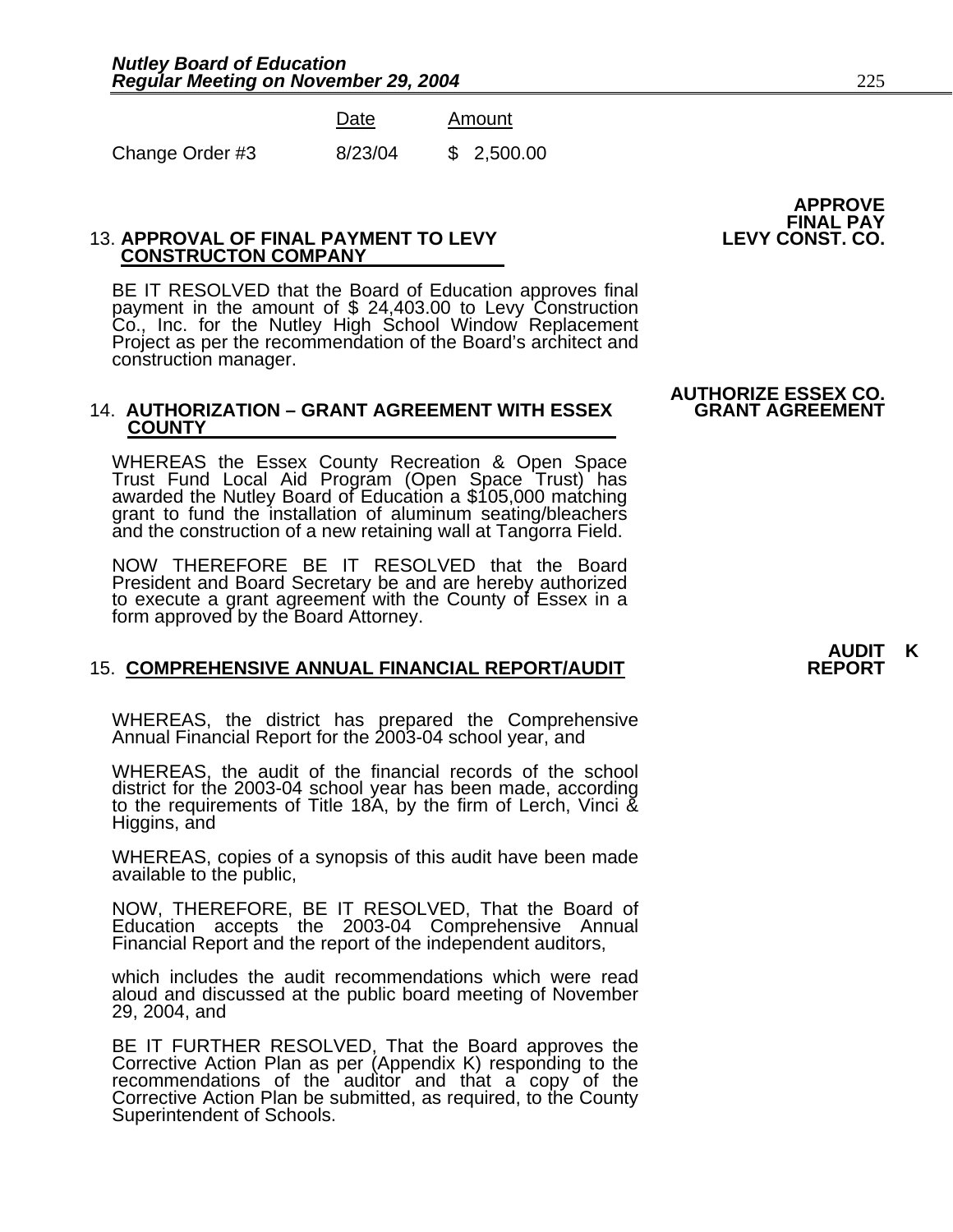#### 16. **BUILDING ENVELOPE ASSESSMENTS ASSESSMENTS**

Trustee Del Tufo moved, and Trustee Olivo seconded, the following resolution. Upon being put to a roll call vote the resolution was unanimously approved.

WHEREAS the Township of Nutley Public School District is developing a long-range renovation program for the school<br>buildings and requires information on the present condition of<br>the building envelope systems, especially the needs for repair<br>and renewal of these building structur

WHEREAS the firm of CVM Engineers of Wayne, PA proposes and is capable to render engineering services to the propose and is capable to render engineering services to the Nutley Board of Education in connection with envelope assessments of Radcliffe, Spring Garden and Yantacaw Elementary Schools, and Nutley High School.

WHEREAS CVM Engineers has submitted a proposal acceptable to the Board for these services, and

WHEREAS N.J.S.A. 18A:18A-5a provides for the award of contracts for this type of professional service without competitive bidding,

NOW, THEREFORE, BE IT RESOLVED that the Board of Education of the Township of Nutley approves CVM Engineers Proposal No. P2004-03d dated October 11, 2004, and as per the recommendation of architect Lee Heckendorn of DCM Architecture, Inc. and Alan Ianuzzi of Tri-Tech Engineering, Construction Manager.

BE IT FURTHER RESOLVED that fees and expenses for these services will not exceed \$31,500, for engineering services, plus an allowance of \$3,000 for miscellaneous reimbursable expenses as per the proposal.

#### 17. CIVIL/SITE ENGINEERING SERVICES **ENGIN. SVCS.** ENGIN. SVCS.

Trustee Del Tufo moved, and Trustee Parisi seconded, the following resolution. Upon being put to a roll call vote the resolution was unanimously approved.

WHEREAS there exists a need for professional land surveying and civil/site engineering services for the Franklin Middle School addition and renovation project, and

WHEREAS the firm of Pennoni Associates Inc. of Cranford, NJ is qualified and capable of performing these services, and

WHEREAS Pennoni Associates Inc. has submitted a proposal acceptable to the Board for these services, and

# **CIVIL/SITE**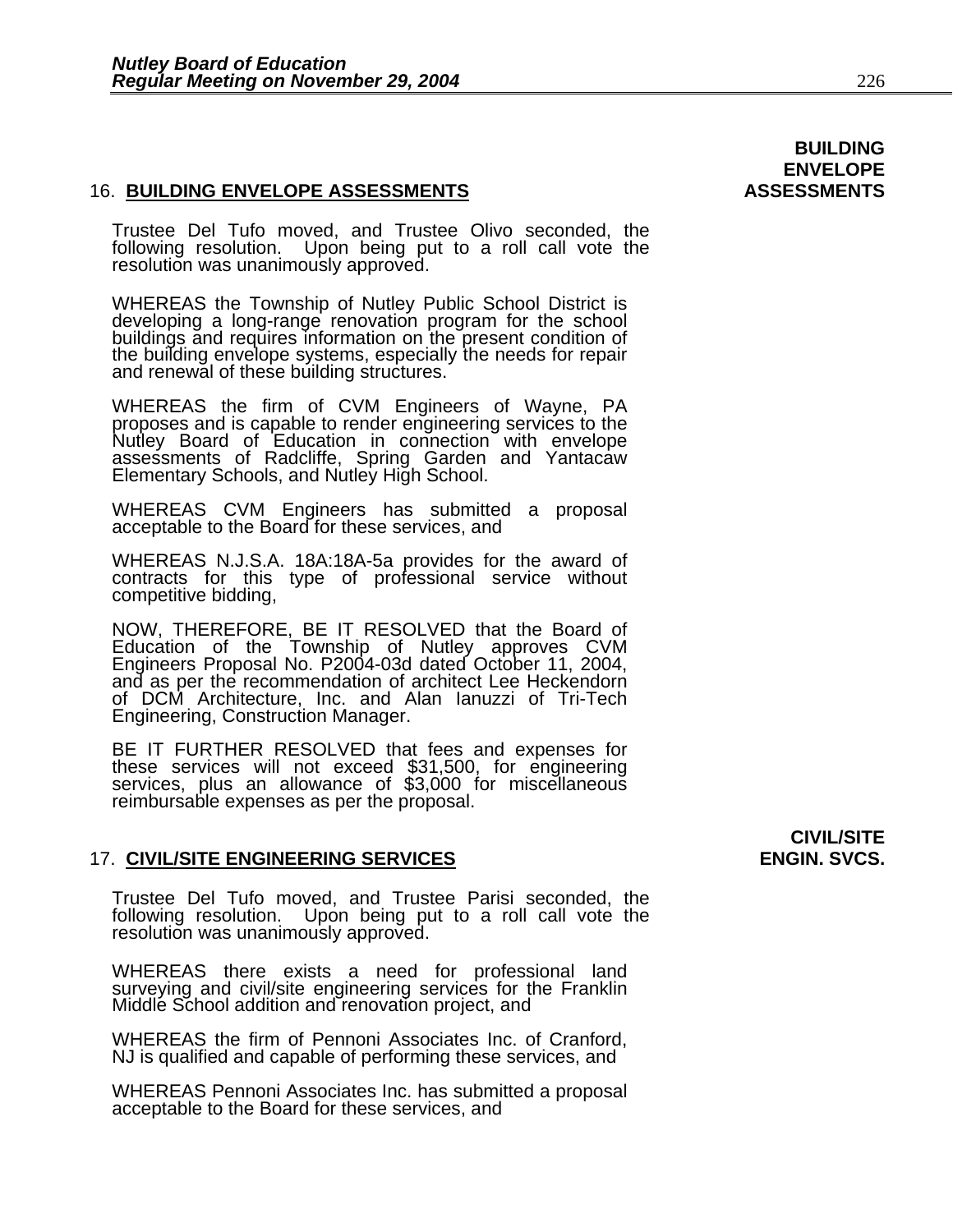WHEREAS N.J.S.A. 18A:18A-5a provides for the award of contracts for this type of professional service without competitive bidding,

NOW, THEREFORE, BE IT RESOLVED that the Board of Education of the Township of Nutley approves Pennoni Associates Inc. Proposal No. PRO 042080 dated October 26, 2004 as per the recommendation of architect Lee Heckendorn of DCM Architecture, Inc.

BE IT FURTHER RESOLVED that fees and expenses for these services will not exceed \$8,000 for land surveying services; \$45,500 for Civil Engineering services; plus an estimated allowance of \$23,000 for "as needed" work items, as per the proposal, not to exceed a total of \$76,500.

#### 18. **APPROVAL OF 457(b) EMPLOYEE DEFERRED 457(B) COMPENSATION PLAN PLAN**

Trustee Reilly moved, and Trustee Del Tufo seconded, the following resolution. Upon being put to a roll call vote the resolution was unanimously approved.

BE IT RESOLVED that the President and Secretary of the Nutley Board of Education be and are hereby authorized to execute the Adoption Agreement For Basic Plan Document For The Nutley Board of Education Eligible 457(b) Deferred Compensation Plan For Governmental Employers, a copy of which is on file in the District Business Office.

#### 19. **RESOLUTION AUTHORIZING THE ISSUANCE OF NOT GRANT TO EXCEED \$1,364,000 GRANT ANTICIPATION NOTES OF** THE BOARD OF EDUCATION OF THE TOWNSHIP OF **NOTES NUTLEY IN THE COUNTY OF ESSEX, NEW JERSEY**

Trustee Casale moved, and Trustee Viola seconded, the following resolution. Upon being put to a roll call vote the resolution was approved with the following exception:

1. Trustee Restaino voted "No".

BE IT RESOLVED BY THE BOARD OF EDUCATION OF THE TOWNSHIP OF NUTLEY IN THE COUNTY OF ESSEX, NEW JERSEY AS FOLLOWS:

Section 1. Pursuant to Title 18A, Education, of the New Jersey Statutes, N.J.S.A. 18A:22-44.1 and in anticipation of the receipt of a grant from the New Jersey Schools Construction<br>Corporation ("NJSCC") awarded pursuant to the provisions of the<br>Educational Facilities Construction and Financing Act, there are<br>hereby authorized to be issued pr Township of Nutley in the County of Essex, New Jersey (the "Board") in an amount not exceeding \$1,364,000. The proceeds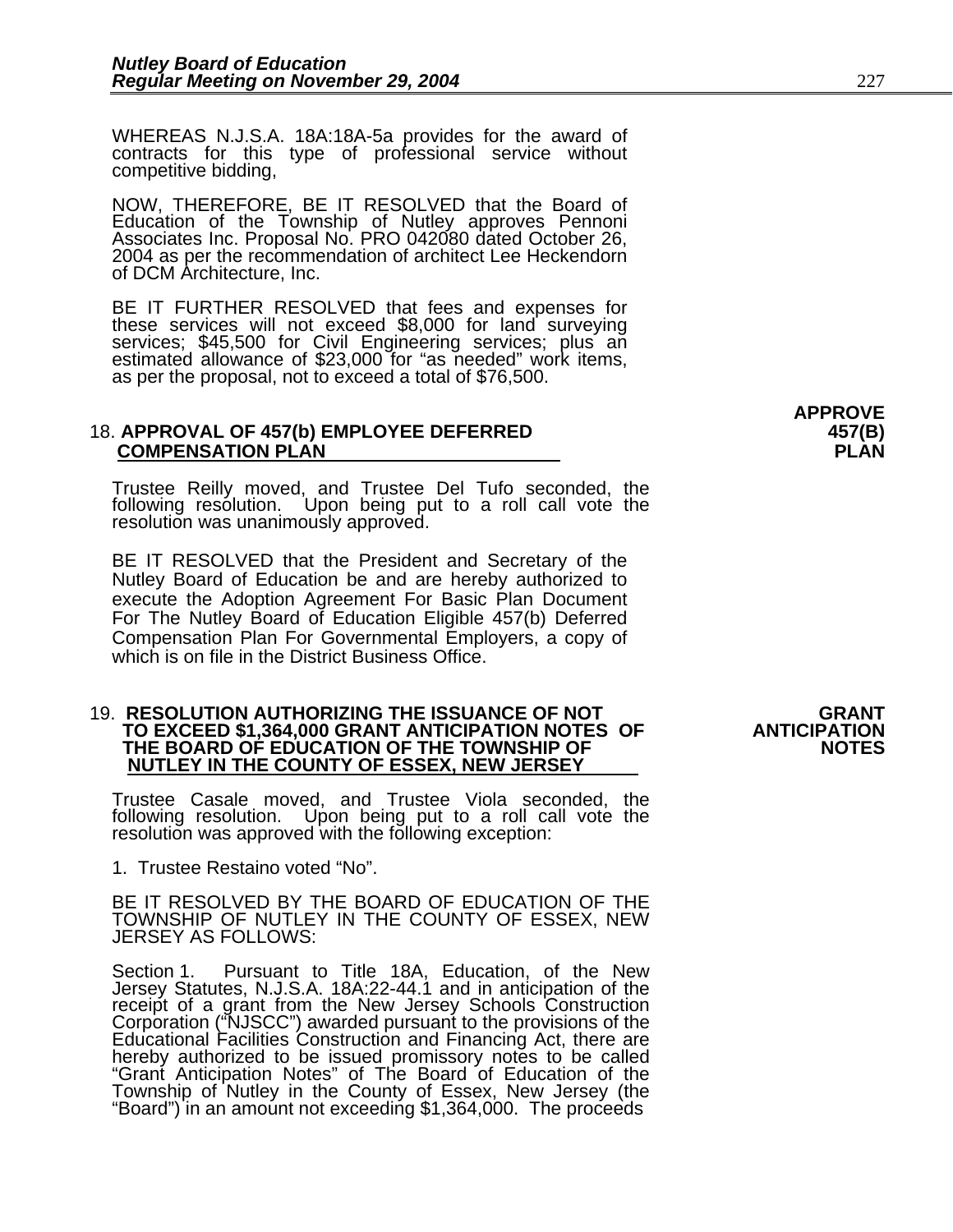of such notes shall be applied only to purposes of the school district's school facilities project for which the grant was awarded.

Section 2. The following matters in connection with the notes are hereby determined:

(a) All notes issued hereunder shall mature at such<br>times as may be determined by the Business as may be determined Administrator/Board Secretary, provided that no note shall mature later than one year from its date;

 (b) All notes issued hereunder shall bear interest at such rate or rates as may be determined by the Business Administrator/Board Secretary;

(c) The notes shall be in the form determined by the Business Administrator/Board Secretary and the Business Administrator/Board Secretary's signature upon the notes shall be conclusive as to such determination;

 (d) Notes issued hereunder may be renewed from time to time provided, however, that no renewal note shall be issued after December 31 or before July 1 of any fiscal year.

Section 3. The Business Administrator/Board Secretary is hereby authorized and directed to determine all matters in connection with the notes not determined by this or a subsequent resolution, and the Business Administrator/Board Secretary's signature upon the notes shall be conclusive as to such determination.

Section 4. The Business Administrator/Board Secretary is hereby authorized to sell the notes from time to time at public or private sale in such amounts as the Business<br>Administrator/Board Secretary may determine at not less than par and to deliver them from time to time to the purchasers thereof upon receipt of payment of the purchase price plus accrued interest from their dates to the date of delivery thereof and payment therefor.

Section 5. The Business Administrator/Board Secretary, in connection with other professionals of the Board acting under the Business Administrator/Board Secretary's direction, is hereby authorized to prepare and to update necessary a financial disclosure document for the Board, as it may be so updated from time to time, to be distributed in connection with the sale of obligations of the Board. The **Business Administrator/Board Secretary is hereby authorized to** execute such disclosure document on behalf of the Board.

Section 6. Any instrument issued pursuant to this resolution shall be a general obligation of the school district. The full faith and credit of the school district are hereby pledged to the punctual payment of the principal of and the interest on the obligations.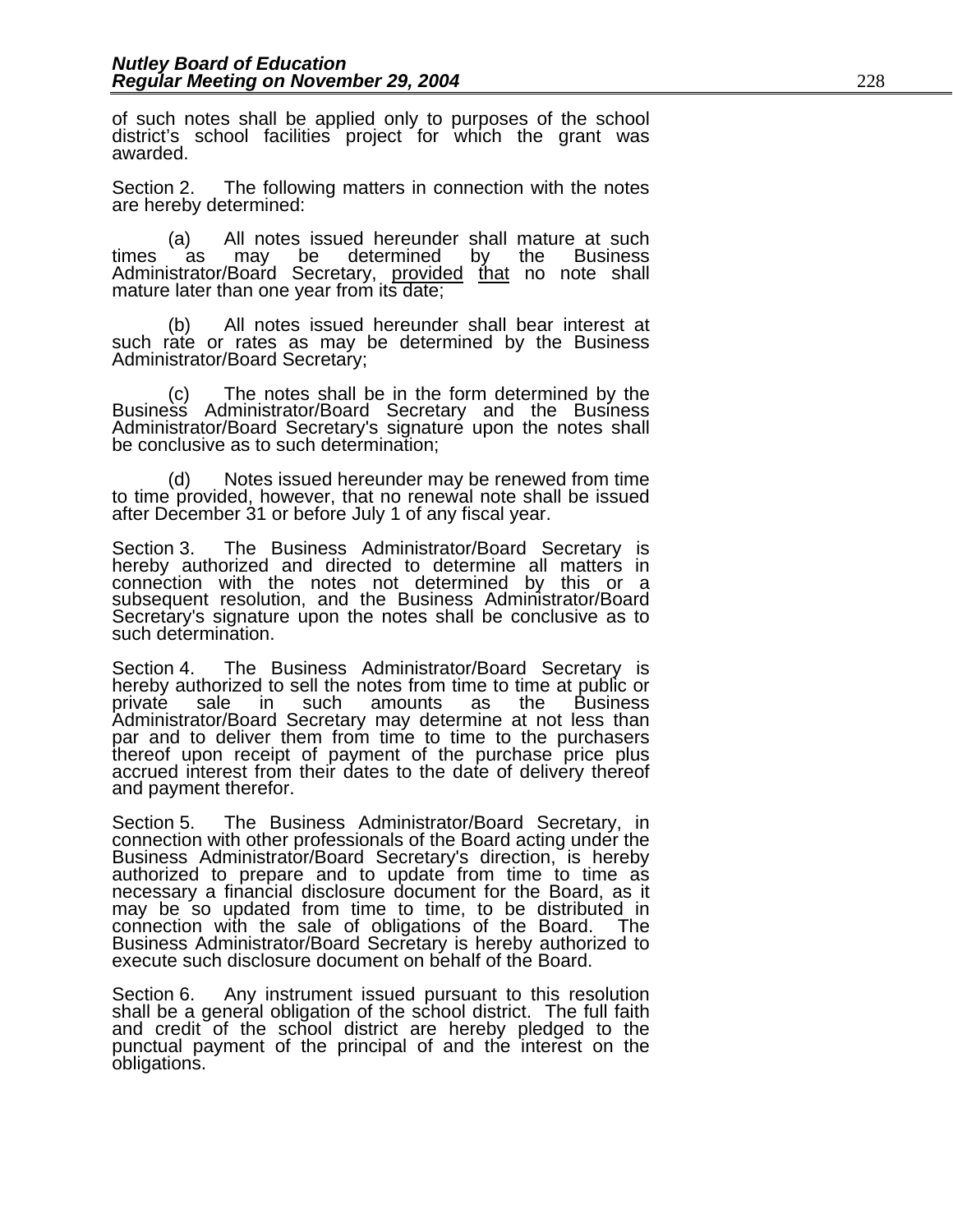Section 7. The Board hereby covenants that it will comply with any conditions subsequent imposed by the Internal Revenue Code of 1986, as amended, in order to preserve the exemption from taxation of interest on the notes, including, if necessary, the requirement to rebate all net investment earnings on the gross proceeds above the yield on the notes.

Section 8. Solely for purposes of complying with Rule 15c2-12<br>of the Securities and Exchange Commission, as amended and<br>interpreted from time to time (the "Rule"), and provided that the notes are not exempt from the Rule and provided that the notes are not exempt from the following requirements in accordance<br>with paragraph (d) of the Rule, for so long as the notes remain<br>outstanding (unless the notes have been wholly defeased), the<br>Board shall provide, for the benefi and the beneficial owners, as soon as practicable to the Municipal Securities Rule Making Board (the "MSRB"), and to the State information depository, if one is established, notice of the occurrence of any of the following events with respect to the notes, if material:

(1) Principal or interest payment delinquencies;

(2) Non-payment related defaults;

(3) Unscheduled draws on debt service reserves reflecting financial difficulties;

(4) Unscheduled draws on credit enhancements reflecting financial difficulties;

(5) Substitution of credit or liquidity providers, or their failure to perform;

(6) Adverse tax opinions or events affecting the tax-exempt status of the notes;

(7) Modifications to the rights of security holders;

(8) Bond calls (other than mandatory sinking fund redemptions previously described with respect to the notes);

(9) Defeasances;

(10) Release, substitution or sale of property which secures the repayment of the notes; and

(11) Rating changes.

In the event that the Board fails to comply with the abovedescribed undertaking, the Board shall not be liable for any<br>monetary damages, remedy of the beneficial owners of the notes monetary damages, remedy of the beneficial owners of the notes<br>being specifically limited in the undertaking to specific<br>performance of the undertaking.

The undertaking may be amended by the Board from time to time, without the consent of the note holders or the beneficial owners of the notes, in order to make modifications required in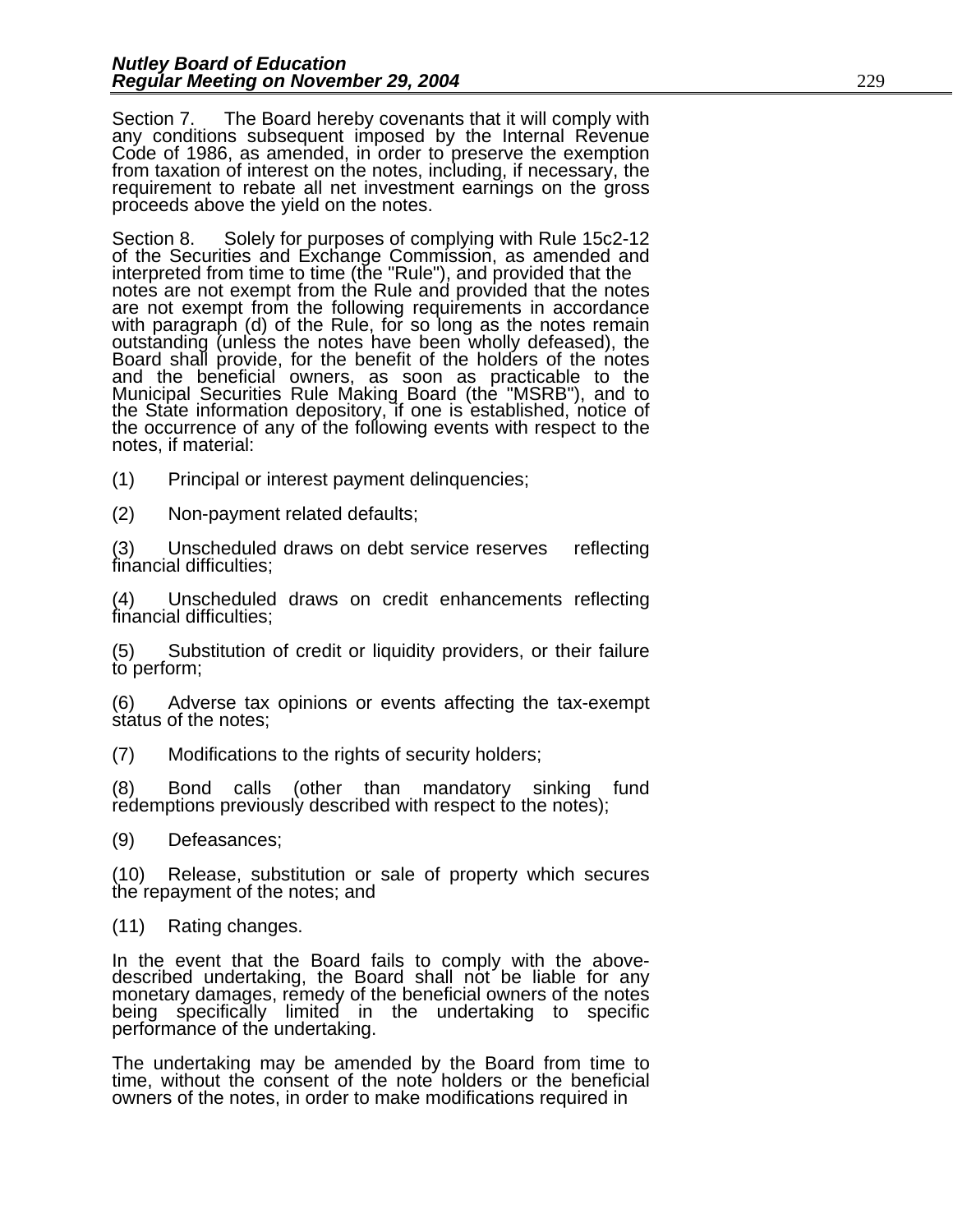connection with a change in legal requirements or change in law, which in the opinion of nationally recognized bond counsel complies with the Rule.

Section 9. The Business Administrator/Board Secretary is authorized and directed to report in writing to the Board at the meeting next succeeding the date when any sale or delivery of<br>the notes pursuant to this resolution is made, such report to<br>include the amount, the description, the interest rate and the maturity of the notes sold, the price obtained and the name of the purchaser.

Section 10. This resolution shall take effect immediately.

## 20. ADOPTION OF POLICIES (First Reading) **POLICIES POLICIES**

Trustee Viola moved, and Trustee Parisi seconded, the following resolution. Upon being put to a roll call vote the resolution was unanimously approved.

BE IT RESOLVED that the Board of Education adopts the following policies (first reading) on file in the Business Office:

| Policy # 2466 | Public Labeling of Educationally<br>Handicapped Pupils |
|---------------|--------------------------------------------------------|
| Policy # 2467 | <b>Surrogate Parents and Foster</b><br>Parents         |
| Policy # 2622 | <b>Pupil Assessment</b>                                |

- Policy # 3431.1 Family Leave Teaching Staff Member
- Policy # 4431.1 Family Leave Support Staff Member
- Policy # 5310 Health Services Pupils
- Policy # 5533 Smoking
- Policy # 5620 Expulsion
- Policy # 9110 Quality Assurance Annual Report

#### 21. **REJECTION OF SEALED BIDS – Modular Classrooms SEALED BIDS**

Trustee Restaino moved, and Trustee Viola seconded, the following resolution. Upon being put to a roll call vote the resolution was unanimously approved.

WHEREAS the Nutley Public Schools opened sealed bids for modular classrooms at the Yantacaw Elementary School and the

**REJECT**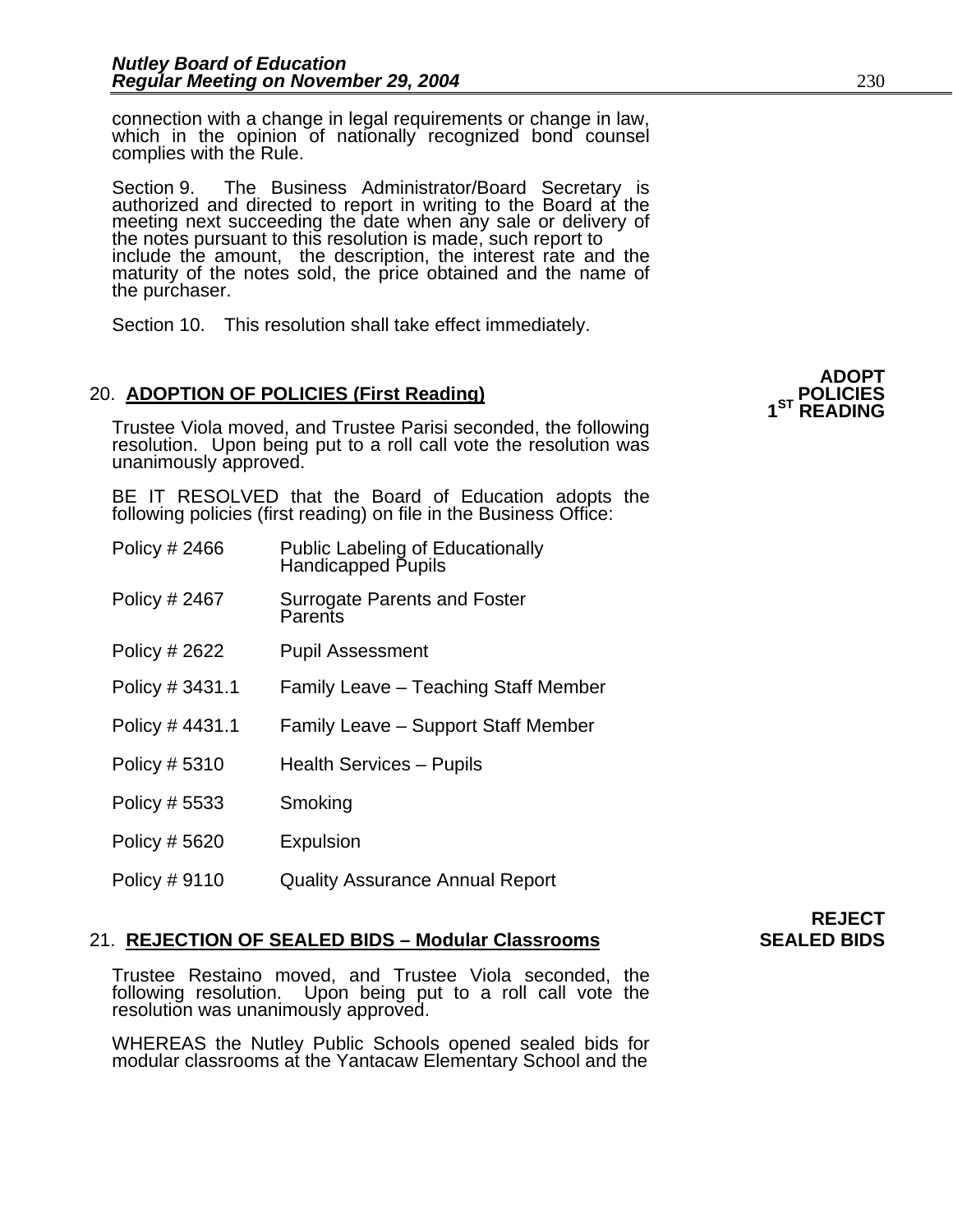Franklin Middle School on July 30, 2004, and again on September 24, 2004, and

WHEREAS in both of these instances the lowest bid substantially exceeded the cost estimates for these projects,

NOW BE IT RESOLVED that the Nutley Board of Education rejects all bids under NJSA 18A:18A-22, and

BE IT FURTHER RESOLVED that the Board abandons the modular classroom project at the Franklin Middle School.

#### **HEARING OF CITIZENS CITIZENS**

Resident Donna Ferrara asked if the decision for the Superintendent would be made before the Board elections.

President Alamo responded that the Board would start interviewing for the position in December.

Resident Terry Quirk asked questions regarding the gas spill by the high school and also if our athletic coaches receive guidebooks.

Resident Rich O'Connor asked if our athletic coaches are fingerprinted and questioned the high school hockey program.

Resident Greg Palmer asked if it was necessary for the Board to hire an outside source for the Superintendent search. He also questioned if the Board was allowing the district to sing religious Christmas songs.

Superintendent Serafino and President Alamo responded to the questions.

#### **OLD BUSINESS OLD BUSINESS**

President Alamo spoke about the meeting dates for the Superintendent's search.

Trustees Cafone and Casale spoke about the tremendous impact S-1701 will have on the district.

None

**HEARING OF** 

**NEW BUSINESS NEW BUSINESS**